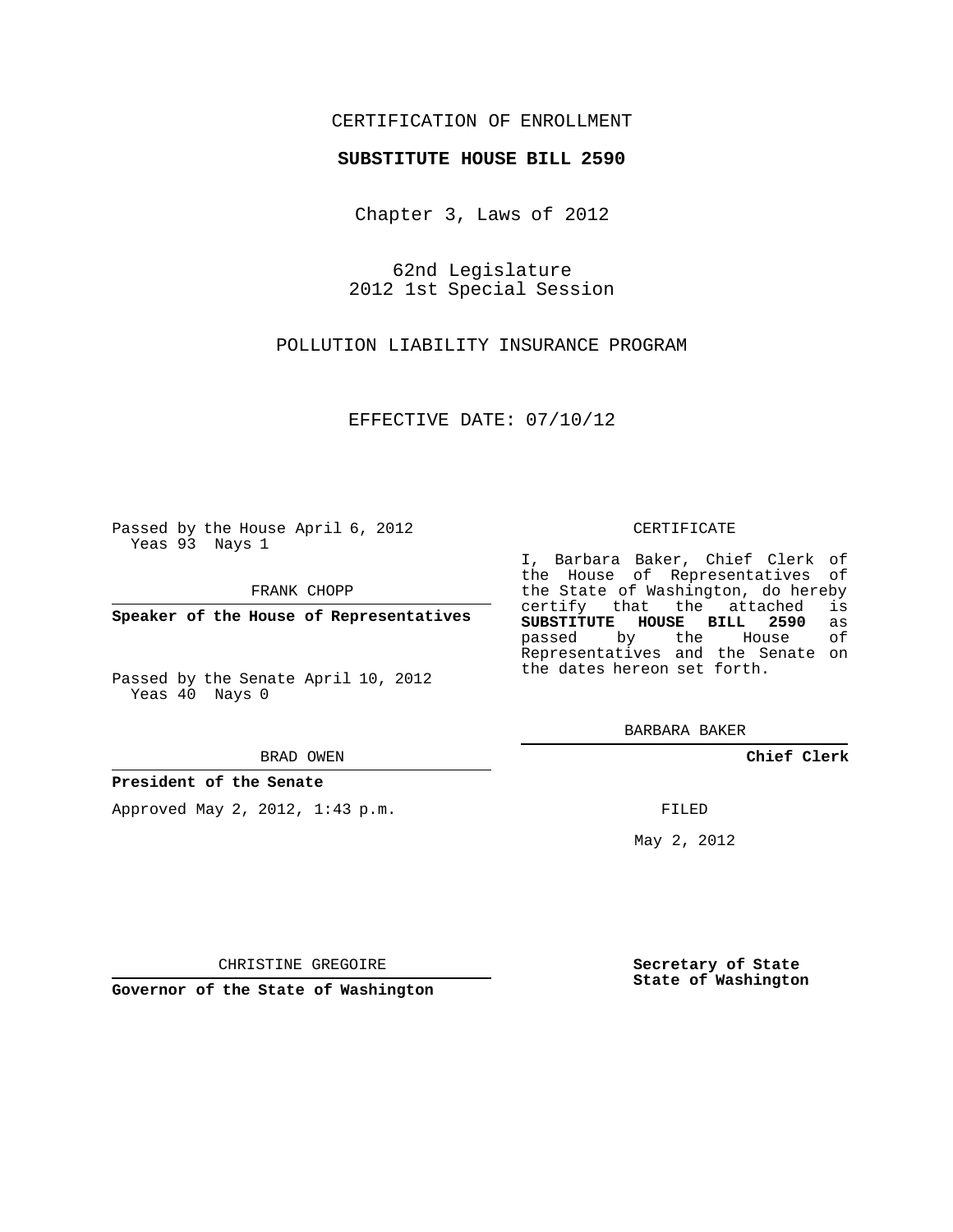# **SUBSTITUTE HOUSE BILL 2590** \_\_\_\_\_\_\_\_\_\_\_\_\_\_\_\_\_\_\_\_\_\_\_\_\_\_\_\_\_\_\_\_\_\_\_\_\_\_\_\_\_\_\_\_\_

\_\_\_\_\_\_\_\_\_\_\_\_\_\_\_\_\_\_\_\_\_\_\_\_\_\_\_\_\_\_\_\_\_\_\_\_\_\_\_\_\_\_\_\_\_

Passed Legislature - 2012 1st Special Session

**State of Washington 62nd Legislature 2012 Regular Session**

**By** House Business & Financial Services (originally sponsored by Representatives Bailey and Buys; by request of Pollution Liability Insurance Agency)

READ FIRST TIME 01/30/12.

 AN ACT Relating to extending the expiration of the pollution liability insurance agency's authority and its funding source; amending RCW 70.148.020, 70.148.900, 70.149.900, 82.23A.010, 82.23A.020, and 82.23A.902; and providing expiration dates.

BE IT ENACTED BY THE LEGISLATURE OF THE STATE OF WASHINGTON:

 **Sec. 1.** RCW 70.148.020 and 2006 c 276 s 1 are each amended to read as follows:

 (1) The pollution liability insurance program trust account is established in the custody of the state treasurer. All funds appropriated for this chapter and all premiums collected for reinsurance shall be deposited in the account. Expenditures from the account shall be used exclusively for the purposes of this chapter including payment of costs of administering the pollution liability insurance and underground storage tank community assistance programs. Expenditures for payment of administrative and operating costs of the agency are subject to the allotment procedures under chapter 43.88 RCW and may be made only after appropriation by statute. No appropriation is required for other expenditures from the account.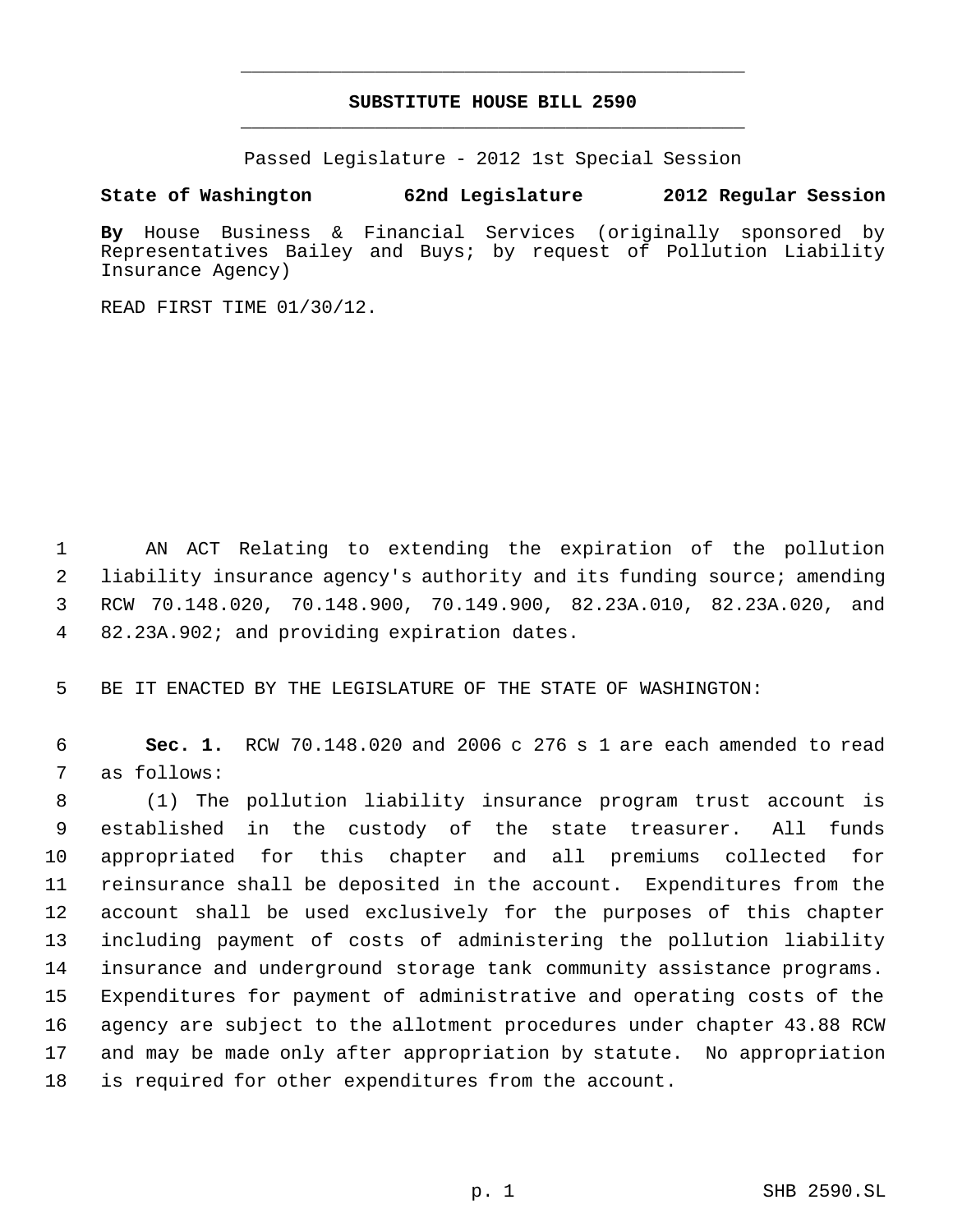(2) Each calendar quarter, the director shall report to the insurance commissioner the loss and surplus reserves required for the calendar quarter. The director shall notify the department of revenue of this amount by the fifteenth day of each calendar quarter.

 (3) Each calendar quarter the director shall determine the amount of reserves necessary to fund commitments made to provide financial assistance under RCW 70.148.130 to the extent that the financial assistance reserves do not jeopardize the operations and liabilities of the pollution liability insurance program. The director shall notify the department of revenue of this amount by the fifteenth day of each calendar quarter. The director may immediately establish an initial financial assistance reserve of five million dollars from available revenues. The director may not expend more than fifteen million dollars for the financial assistance program.

15 (((4) -During the 2005-2007 fiscal biennium, the legislature may 16 transfer from the pollution liability insurance program trust account 17 to -the state general fund such amounts as reflect the excess fund 18 balance of the account.

 $(5)$ )) This section expires ((June 1, 2013)) July 1, 2020.

 **Sec. 2.** RCW 70.148.900 and 2006 c 276 s 3 are each amended to read as follows:

22 This chapter ((<del>shall</del>)) expire<u>s</u> ((<del>June 1, 2013</del>)) July 1, 2020.

 **Sec. 3.** RCW 70.149.900 and 2006 c 276 s 4 are each amended to read as follows:

25 ((Sections 1 through 11 of this act shall expire June 1, 2013)) 26 This chapter expires July 1, 2020.

 **Sec. 4.** RCW 82.23A.010 and 2004 c 203 s 4 are each amended to read as follows:

 Unless the context clearly requires otherwise, the definitions in this section apply throughout this chapter.

 (1) "Petroleum product" means plant condensate, lubricating oil, gasoline, aviation fuel, kerosene, diesel motor fuel, benzol, fuel oil, residual oil, and every other product derived from the refining of crude oil, but the term does not include crude oil or liquefiable gases.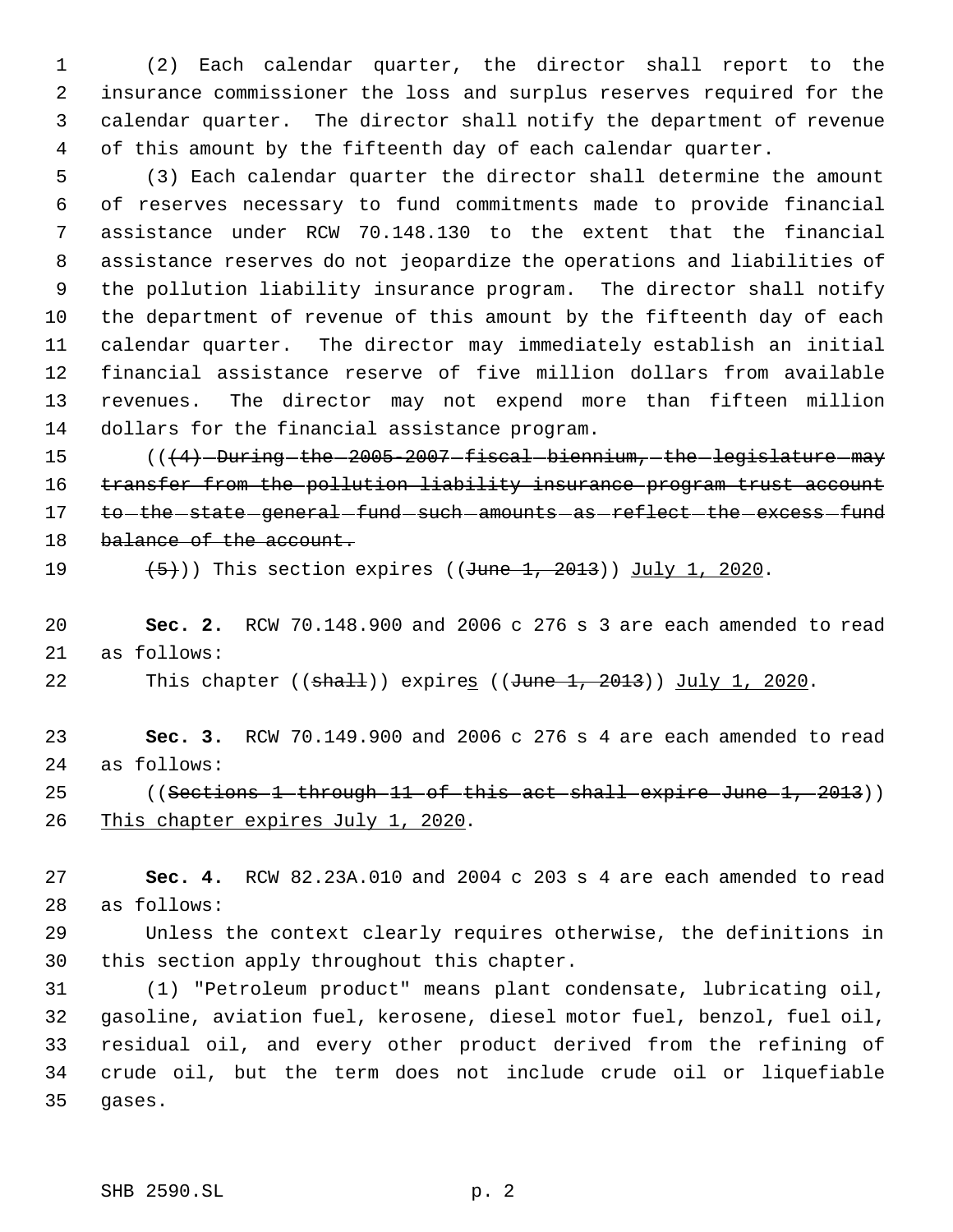(2) "Possession" means the control of a petroleum product located within this state and includes both actual and constructive possession. "Actual possession" occurs when the person with control has physical possession. "Constructive possession" occurs when the person with control does not have physical possession. "Control" means the power to sell or use a petroleum product or to authorize the sale or use by another.

 (3) "Previously taxed petroleum product" means a petroleum product in respect to which a tax has been paid under this chapter and that has not been remanufactured or reprocessed in any manner (other than mere repackaging or recycling for beneficial reuse) since the tax was paid.

 (4) "Rack" means a mechanism for delivering petroleum products from 13 a refinery or terminal into a truck, trailer, railcar, or other means of nonbulk transfer. For the purposes of this definition:

 (a) "Terminal" has the same definition as in RCW 82.36.010 and 16 82.38.020; and

 (b) "Nonbulk transfer" means a transfer that does not meet the 18 definition of "bulk transfer" as defined in RCW 82.36.010 and 82.38.020.

 (5) "Wholesale value" means fair market wholesale value, determined as nearly as possible according to the wholesale selling price at the place of use of similar products of like quality and character, in accordance with rules of the department.

24 ( $(\overline{5})$ ) (6) Except for terms defined in this section, the definitions in chapters 82.04, 82.08, and 82.12 RCW apply to this chapter.

 **Sec. 5.** RCW 82.23A.020 and 1991 c 4 s 8 are each amended to read as follows:

 (1) A tax is imposed on the privilege of possession of petroleum 30 products in this state. The rate of the tax shall be  $((f\text{-}if\text{t}y))$  thirty one-hundredths of one percent multiplied by the wholesale value of the 32 petroleum product. For purposes of determining the tax imposed under 33 this section for petroleum products introduced at the rack, the wholesale value is determined when the petroleum product is removed at the rack unless the removal is to an exporter licensed under chapter 82.36 or 82.38 RCW for direct delivery to a destination outside of the